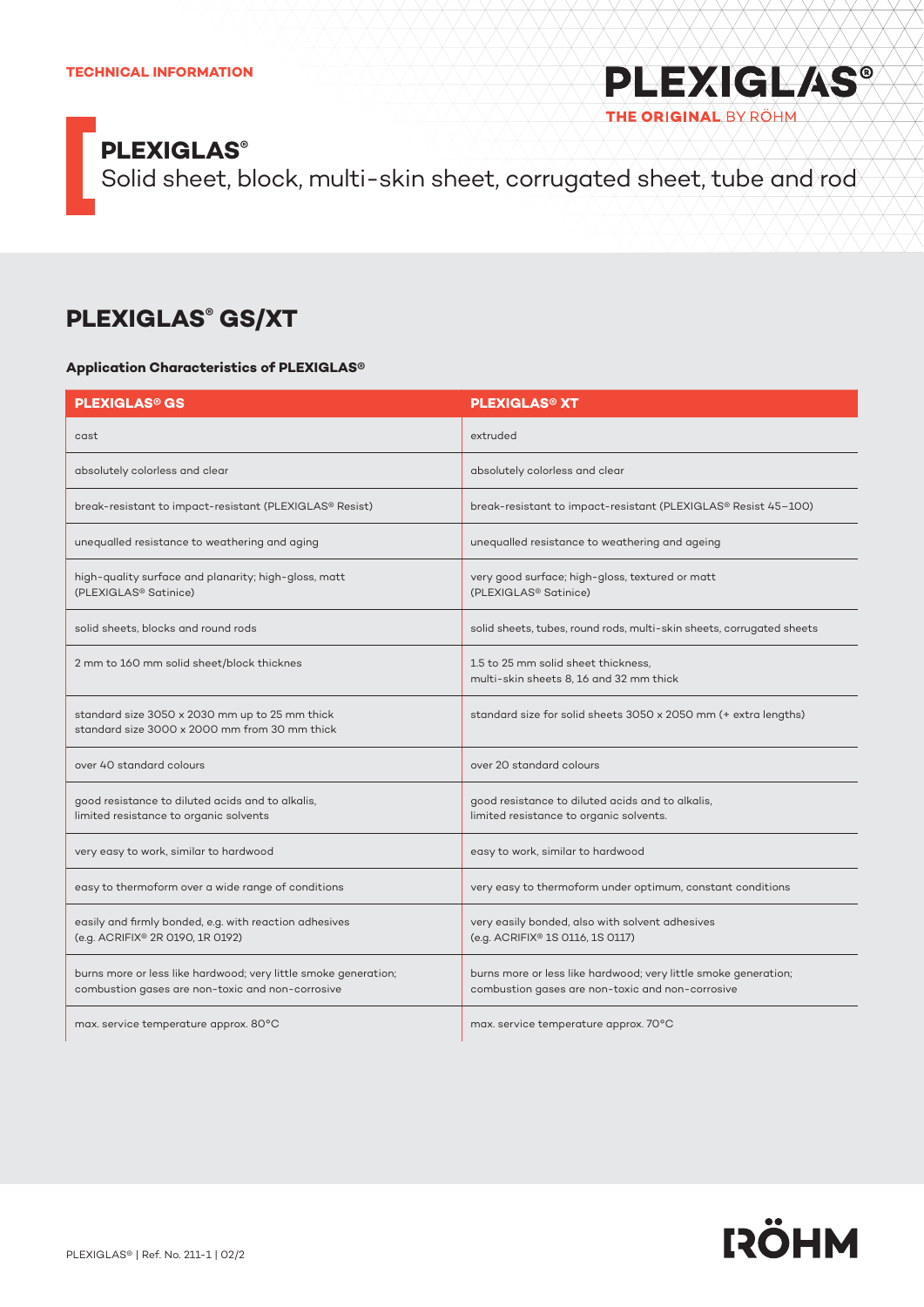Solid sheet, block, multi-skin sheet, corrugated sheet, tube and rod

#### **Survey of PLEXIGLAS® grades and relevant product groups**

| <b>PLEXIGLAS<sup>®</sup> GS</b>                                                                                                                                                                                                                                                           |                                                                                                                                                                                             |
|-------------------------------------------------------------------------------------------------------------------------------------------------------------------------------------------------------------------------------------------------------------------------------------------|---------------------------------------------------------------------------------------------------------------------------------------------------------------------------------------------|
| <b>PLEXIGLAS<sup>®</sup> GS OFOO</b><br>Standard solid sheet (and also rod) grade<br>from 2 to 25 mm thickness, largely UV-absorbing.                                                                                                                                                     | <b>PLEXIGLAS<sup>®</sup> GS OFOO</b><br>Standard grade for blocks from 30 mm thickness, UV-absorbing.                                                                                       |
| PLEXIGLAS® LED (for backlighting)                                                                                                                                                                                                                                                         | PLEXIGLAS <sup>®</sup> LED (for edge lighting)                                                                                                                                              |
| UV-absorbing grades especially for backlighting, with LED-optimised                                                                                                                                                                                                                       | Transparent, UV-absorbing, "forward-diffusing" special grades for edge-                                                                                                                     |
| properties, such as maximum transmission and optimum light diffusion.                                                                                                                                                                                                                     | lit and ultra-slim illuminated signs and light objects.                                                                                                                                     |
| <b>PLEXIGLAS<sup>®</sup> Resist</b><br>Special solid sheet grade with greater impact strength and lower rigidity,<br>with high-gloss or matt surfaces, UV absorbing, for windscreens on<br>two-wheeled vehicles, trade show booth construction and store fixtures,<br>protective glazing. | <b>PLEXIGLAS<sup>®</sup> Satinice</b><br>Colourless and coloured standard grades with one (SC) and two (DC)<br>satin surfaces for furniture, displays, illuminated signs and light objects. |
| <b>PLEXIGLAS<sup>®</sup> GS Colours</b>                                                                                                                                                                                                                                                   | <b>PLEXIGLAS<sup>®</sup> GS 0A31</b>                                                                                                                                                        |
| Transparent, translucent, opaque, fluorescent standard                                                                                                                                                                                                                                    | UV-absorbing special grade for applications requiring                                                                                                                                       |
| and special grades.                                                                                                                                                                                                                                                                       | high UV protection, as well as for areas with strong sunlight.                                                                                                                              |
| <b>PLEXIGLAS<sup>®</sup> GS 0Z09</b>                                                                                                                                                                                                                                                      | <b>PLEXIGLAS<sup>®</sup> GS 0Z18</b>                                                                                                                                                        |
| UV-absorbing special grade with increased heat deflection temperature                                                                                                                                                                                                                     | UV-absorbing special grade for exacting demands                                                                                                                                             |
| and better chemical resistance.                                                                                                                                                                                                                                                           | (e.g. for fibre-optic cables).                                                                                                                                                              |
| <b>PLEXIGLAS<sup>®</sup> GS 241, 245, 249</b>                                                                                                                                                                                                                                             | <b>PLEXIGLAS<sup>®</sup> GS 24581</b>                                                                                                                                                       |
| Special grades approved for aircraft glazing, UV-absorbing, of high                                                                                                                                                                                                                       | UV-transmitting, highly UV-resistant colourless                                                                                                                                             |
| optical quality.                                                                                                                                                                                                                                                                          | and transparent-coloured special grades for tanning beds.                                                                                                                                   |
| PLEXIGLAS <sup>®</sup> Soundstop GS                                                                                                                                                                                                                                                       | PLEXIGLAS <sup>®</sup> Soundstop GS CC                                                                                                                                                      |
| UV-absorbing special solid sheet grade, complies with ZTV-Lsw 06,                                                                                                                                                                                                                         | UV-absorbing solid sheets with integrated PA threads,                                                                                                                                       |
| EN 1793 and EN 1794 for noise barriers.                                                                                                                                                                                                                                                   | complies with ZTV-Lsw 06, EN 1793 and EN 1794 for noise barriers.                                                                                                                           |
| <b>PARAPAN<sup>®</sup></b><br>High-gloss solid acrylic sheets in 18 mm main thickness with special<br>opaque standard and special colours for furniture fronts.                                                                                                                           |                                                                                                                                                                                             |

1 Europ. Patent EP 1 164 633

E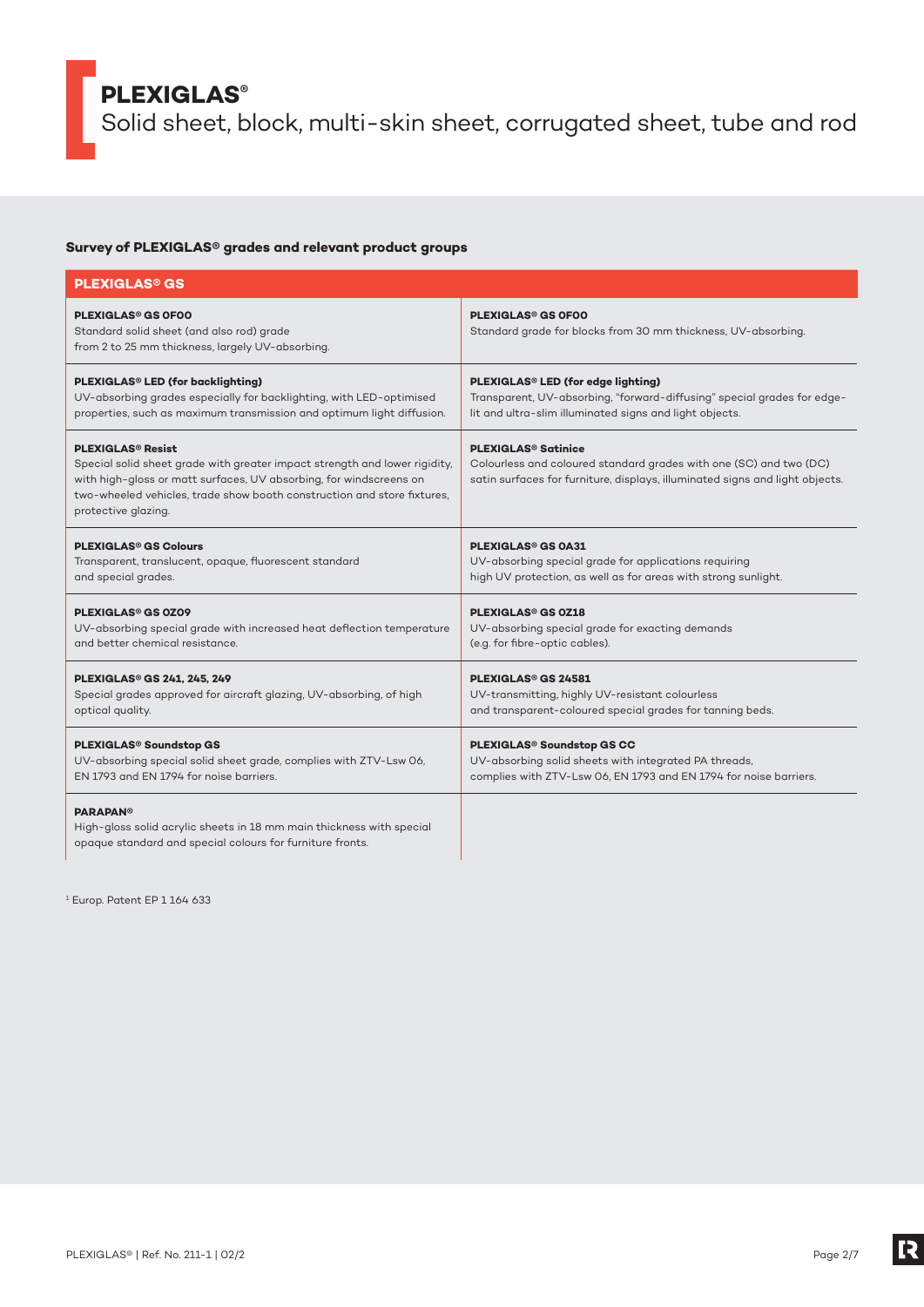Solid sheet, block, multi-skin sheet, corrugated sheet, tube and rod

#### **Survey of PLEXIGLAS® Grades and Relevant Product Groups**

| <b>PLEXIGLAS® XT</b>                                                                                                                                                                                                                                                     |                                                                                                                                                                                                                                                |
|--------------------------------------------------------------------------------------------------------------------------------------------------------------------------------------------------------------------------------------------------------------------------|------------------------------------------------------------------------------------------------------------------------------------------------------------------------------------------------------------------------------------------------|
| <b>PLEXIGLAS<sup>®</sup> XT 0A000</b><br>Standard solid sheet grade; largely UV-absorbing.<br>Special grade (0A000 HQ) with high quality suitable for mirror coating.                                                                                                    | <b>PLEXIGLAS<sup>®</sup> XT 0A070</b><br>Standard grades of tubes and round rods; UV-transmitting.                                                                                                                                             |
| <b>PLEXIGLAS<sup>®</sup> XT 0A370</b><br>UV-transmitting and highly UV-resistant colourless solid sheet grade<br>(e.g. for conservatories, sun terraces).                                                                                                                | <b>PLEXIGLAS<sup>®</sup> XT 0A770</b><br>UV-transmitting, highly UV-resistant colourless special grade for tan-<br>ning bed canopies; thickness max. 3 mm.                                                                                     |
| PLEXIGLAS <sup>®</sup> XT 0A570 (UV 100)<br>Family of UV-absorbing and UV-protecting standard grades for glazing<br>of pictures and exhibits.                                                                                                                            | <b>PLEXIGLAS<sup>®</sup> XT Colours</b><br>Transparent, translucent, opaque, standard and special grades.                                                                                                                                      |
| <b>PLEXIGLAS<sup>®</sup> Hi-Gloss</b><br>A noble appearance and special deep-view effect are the<br>characteristics of these high-gloss solid sheets, which are<br>available in various colours.                                                                         | PLEXIGLAS <sup>®</sup> LED (for edge lighting)<br>UV-absorbing, "forward-diffusing" special grade for edge-lit<br>and ultra-slim illuminated signs.                                                                                            |
| <b>PLEXIGLAS<sup>®</sup> Optical</b><br>Transparent solid sheets with a non-scratch coating and very good<br>abrasion and chemical resistance. Available with a high-gloss (HC)<br>or matt (HCM) surface finish.                                                         | <b>PLEXIGLAS<sup>®</sup> Reflections</b><br>Attractively mirror-coated and reflective solid sheets with a metallic,<br>high-gloss or satin-finished surface.                                                                                   |
| <b>PLEXIGLAS<sup>®</sup> Satinice OD010 DF</b><br>Solid sheets and tubes satin-finished on both sides and with<br>diffuser beads evenly distributed throughout the material,<br>for light objects, signs and illuminated signs.                                          | <b>PLEXIGLAS<sup>®</sup> Satinice SC/DC</b><br>Colourless and coloured (multi-coloured), co-extruded standard and<br>special grades with one (SC) and two (DC) satin surfaces for furniture,<br>displays, illuminated signs and light objects. |
| PLEXIGLAS <sup>®</sup> Resist 6 45, -65, -75, -100<br>Standard grades of solid sheets with higher, graded impact<br>strength and reduced rigidity, UV-absorbing.                                                                                                         | <b>PLEXIGLAS<sup>®</sup> Textures</b><br>Solid sheets with a variety of classical surface textures, combined with<br>trendy colours.                                                                                                           |
| PLEXIGLAS <sup>®</sup> Heatstop XT / SP / WP <sup>3</sup><br>IR-reflecting standard grades that greatly reduce incident solar<br>radiation of solid sheets, multi-skin sheets with a water-dispersing<br>NO DROP 4 coating on one side, and corrugated sheets; for domed | PLEXIGLAS <sup>®</sup> Alltop SP <sup>2</sup><br>Group of multi-skin sheets with a water-dispersing coating on both<br>surfaces.                                                                                                               |
| and continuous rooflights, patio and conservatory roofs, etc.;<br>UV-absorbing.                                                                                                                                                                                          | <b>PLEXIGLAS<sup>®</sup> Resist SP / WP<sup>5</sup></b><br>Groups of multi-skin sheets with higher impact strength, with a water-<br>dispersing NO DROP coating on one side, and corrugated sheets; UV-<br>absorbing.                          |
| PLEXIGLAS <sup>®</sup> Soundstop XT <sup>7</sup><br>UV-absorbing special grades of solid sheet, complies with ZTV-Lsw 06,<br>EN 1793 and EN 1794 for noise barriers.                                                                                                     |                                                                                                                                                                                                                                                |
| Europ. Patent EP 530 617                                                                                                                                                                                                                                                 |                                                                                                                                                                                                                                                |

- 3 Europ. Patent EP 548 822
- 4 Europ. Patent EP 149 182
- 5 Europ. Patent EP 733 754
- 6 Europ. Patent EP 776 931
- 7 Europ. Patent EP 600 332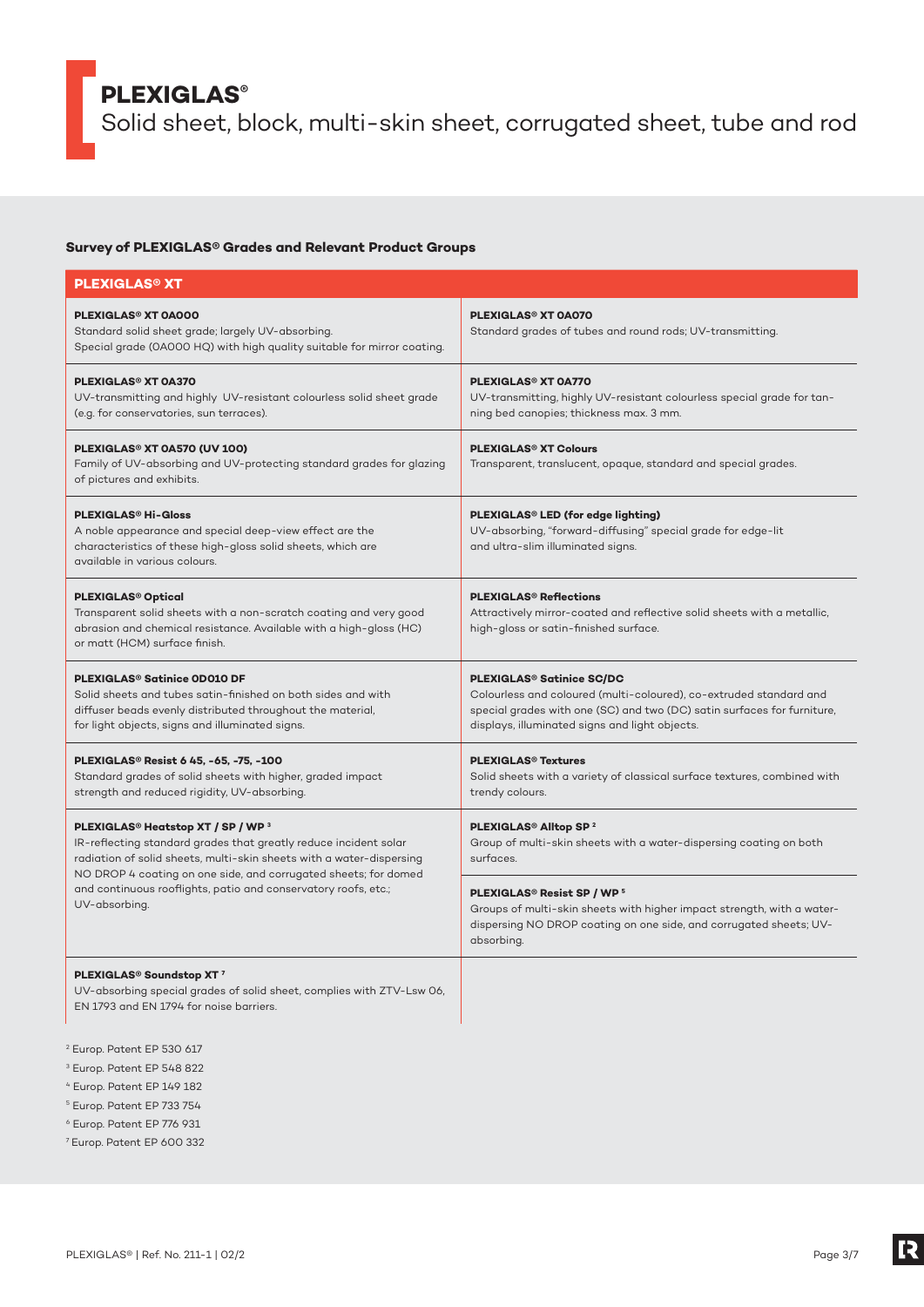Solid sheet, block, multi-skin sheet, corrugated sheet, tube and rod

#### **Typical property values (at 23°C and 50% relative humidity)**

| <b>Mechanical properties</b>                                                             |                                                      |                                                        |                                                                             |                          |                                     |
|------------------------------------------------------------------------------------------|------------------------------------------------------|--------------------------------------------------------|-----------------------------------------------------------------------------|--------------------------|-------------------------------------|
|                                                                                          | <b>PLEXIGLAS<sup>®</sup> GS</b><br><b>OFOO: 0Z09</b> | <b>PLEXIGLAS<sup>®</sup> XT</b><br><b>OAOOO; OAO7O</b> | <b>PLEXIGLAS<sup>®</sup> Resist</b><br>45; 65; 75; 100                      | <b>Unit</b>              | <b>Test standard</b>                |
| Density p                                                                                | 1.19                                                 | 1.19                                                   | 1.19                                                                        | g/cm <sup>3</sup>        | <b>ISO 1183</b>                     |
| Impact strength acu (Charpy)                                                             | 15                                                   | 15                                                     | 45; 65; 75; no break                                                        | kJ/m <sup>2</sup>        | ISO 179/1fu                         |
| Notched impact strength ain (Izod)                                                       | 1.6                                                  | 1.6                                                    | 2,5; 4,5; 6,0; 6,5                                                          | kJ/m <sup>2</sup>        | ISO 180/1 A                         |
| Notched impact strength acn (Charpy)                                                     | $\overline{\phantom{a}}$                             | $\overline{\phantom{a}}$                               | 3,5; 6,5; 7,5; 8,0                                                          | kJ/m <sup>2</sup>        | ISO 179/1eA                         |
| Tensile strength OM                                                                      |                                                      |                                                        |                                                                             | <b>MPa</b>               | ISO 527-2/1B/5                      |
| $-40 °C$                                                                                 | 110                                                  | 100                                                    | $\overline{\phantom{a}}$                                                    |                          |                                     |
| 23 °C                                                                                    | 80                                                   | 72                                                     | 60; 50; 45; 40                                                              |                          |                                     |
| 70 °C                                                                                    | 40                                                   | 35                                                     |                                                                             |                          |                                     |
| Elongation at break EB                                                                   | 5.5                                                  | 4.5                                                    |                                                                             | $\%$                     | ISO 527-2/1B/5                      |
| <b>Nominal elongation at break ετε</b>                                                   | $\qquad \qquad -$                                    |                                                        | 10; 15; 20; 25                                                              | %                        | ISO 527-2/1B/50                     |
| Flexural strength ObB<br>Standard test specimen (80 x 10 x 4 mm <sup>3</sup> )           | 115                                                  | 105                                                    | 95; 85; 77; 69                                                              | <b>MPa</b>               | <b>ISO 178</b>                      |
| Compressive yield stress OdF                                                             | 110                                                  | 103                                                    |                                                                             | 103                      | ISO 604                             |
| Max. safety stress Omax. (up to 40 °C)                                                   | $5 - 10$                                             | $5 - 10$                                               | $5 - 10$                                                                    | <b>MPa</b>               | $\overline{\phantom{a}}$            |
| <b>Modulus of elasticity Et</b><br>(short-term value)                                    | 3300                                                 | 3300                                                   | 2700; 2200;<br>2000; 1800                                                   | <b>MPa</b>               | ISO 527-2/1B/1                      |
| Min. cold bending radius                                                                 | 330 x thickness                                      | 330 x thickness                                        | 270 x thickness;<br>210 x thickness;<br>180 x thickness;<br>150 x thickness | $\overline{\phantom{m}}$ |                                     |
| Dynamic shear modulus G at approx. 10 Hz                                                 | 1700                                                 | 1700                                                   |                                                                             | <b>MPa</b>               | <b>ISO 537</b>                      |
| <b>Indentation hardness H961/30</b>                                                      | 175                                                  | 175                                                    | 145; 130; 120; 100                                                          | <b>MPa</b>               | ISO 2039-1                          |
| Abrasion resistance in Taber abrader test<br>(100 rev.; 5.4 N; CS-10F)                   | $20 - 30$                                            | $20 - 30$                                              | $20 - 30$ ; $30 - 40$ ;<br>$30 - 40$ ; $30 - 40$                            | % Haze                   | <b>ISO 9352</b>                     |
| Coefficient of friction µ                                                                |                                                      |                                                        |                                                                             |                          |                                     |
| plastic / plastic                                                                        | 0.8                                                  | 0.8                                                    |                                                                             |                          |                                     |
| plastic / steel                                                                          | 0.5                                                  | 0.5                                                    | $\overline{\phantom{a}}$                                                    |                          |                                     |
| steel / plastic                                                                          | 0.45                                                 | 0.45                                                   | $\overline{\phantom{a}}$                                                    |                          |                                     |
| Poisson's ratio µb<br>(dilatation speed of 5% per min;<br>up to 2% dilatation; at 23 °C) | 0.37                                                 | 0.37                                                   | 0.41; 0.42. 0.41; 0.43                                                      | $\overline{\phantom{a}}$ | ISO 527-1                           |
| Resistance to puck impact from thickness                                                 | $\overline{a}$                                       | $\overline{\phantom{a}}$                               | -; from 5mm; -; -                                                           | $\overline{\phantom{m}}$ | Similar to<br>DIN 18 032.<br>Part 3 |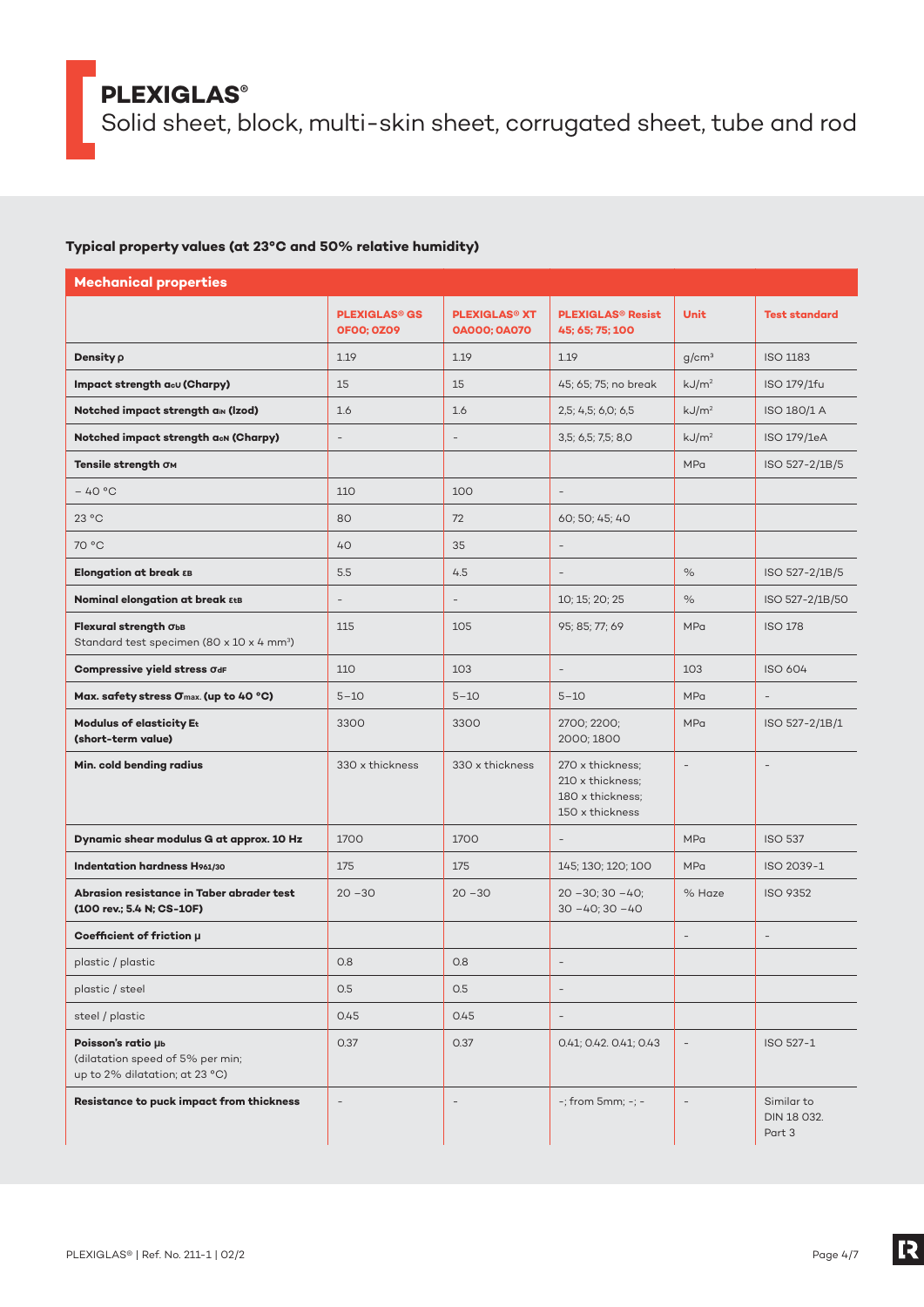Solid sheet, block, multi-skin sheet, corrugated sheet, tube and rod

| <b>Thermal properties</b>                                           |                                                      |                                                        |                                                                                                               |                          |                                           |
|---------------------------------------------------------------------|------------------------------------------------------|--------------------------------------------------------|---------------------------------------------------------------------------------------------------------------|--------------------------|-------------------------------------------|
|                                                                     | <b>PLEXIGLAS<sup>®</sup> GS</b><br><b>OFOO; OZO9</b> | <b>PLEXIGLAS<sup>®</sup> XT</b><br><b>0A000; 0A070</b> | <b>PLEXIGLAS<sup>®</sup> Resist</b><br>45; 65; 75; 100                                                        | <b>Unit</b>              | <b>Test standard</b>                      |
| Coefficient of linear thermal expansion $\alpha$<br>for $0 - 50$ °C | $7 \cdot 10^{-5}$ (= 0.07)                           | $7 \cdot 10^{-5}$ (= 0.07)                             | $7 \cdot 10^{-5}$ ; 8 $\cdot 10^{-5}$ ;<br>$9 \cdot 10^{-5}$ ; $11 \cdot 10^{-5}$<br>(0,07; 0,08; 0,09; 0,11) | 1/K<br>(mm/m °C)         | <b>DIN 53752-A</b>                        |
| Possible expansion due to heat and moisture                         | 5                                                    | 5                                                      | 5; 6; 6; 8                                                                                                    | mm/m                     | $\overline{a}$                            |
| Thermal conductivity $\lambda$                                      | 0.19                                                 | 0.19                                                   |                                                                                                               | W/mK                     | <b>DIN 52612</b>                          |
| <b>U-value k for thickness</b>                                      |                                                      |                                                        |                                                                                                               | $W/m^2K$                 | <b>DIN 4701</b>                           |
| 1 <sub>mm</sub>                                                     | 5.8                                                  | 5.8                                                    | 5.8                                                                                                           |                          |                                           |
| 3mm                                                                 | 5.6                                                  | 5.6                                                    | 5.6                                                                                                           |                          |                                           |
| 5 <sub>mm</sub>                                                     | 5.3                                                  | 5.3                                                    | 5.3                                                                                                           |                          |                                           |
| $10 \, \text{mm}$                                                   | 4.4                                                  | 4.4                                                    | 4.4                                                                                                           |                          |                                           |
| Specific heat c                                                     | 1.47                                                 | 1.47                                                   | 1.47                                                                                                          | J/gK                     | $\overline{a}$                            |
| <b>Forming temperature</b>                                          | $160 - 175$                                          | $150 - 160$                                            | $150 - 160$ ; $140 - 150$ ;<br>$140 - 150$ ; $140 - 150$                                                      | $^{\circ}$ C             | $\overline{\phantom{a}}$                  |
| Max. surface temperature (IR radiator)                              | 200                                                  | 180                                                    |                                                                                                               | $^{\circ}$ C             | $\overline{a}$                            |
| Max. permanent service temperature                                  | 80                                                   | 70                                                     | 70; 70; 70; 65                                                                                                | $^{\circ}$ C             | $\equiv$                                  |
| <b>Reverse forming temperature</b>                                  | $> 80$ ; $> 90$                                      | $> 80$ ; $> 80$                                        | $> 80$ ; $> 80$ ; $> 75$ ; $> 70$                                                                             | $^{\circ} \text{C}$      |                                           |
| Ignition temperature                                                | 425                                                  | 430                                                    |                                                                                                               | $^{\circ}$ C             | <b>DIN 51794</b>                          |
| Smoke gas volume                                                    | very little                                          | very little                                            | very little                                                                                                   | $\overline{\phantom{a}}$ | <b>DIN 4102</b>                           |
| <b>Smoke gas toxicity</b>                                           | none                                                 | none                                                   | none                                                                                                          |                          | <b>DIN 53436</b>                          |
| <b>Smoke gas corrosiveness</b>                                      | none                                                 | none                                                   | none                                                                                                          |                          |                                           |
| <b>Building material class</b>                                      | <b>B2</b>                                            | <b>B2</b>                                              | <b>B2</b>                                                                                                     | $\overline{\phantom{a}}$ | <b>DIN 4102</b>                           |
| <b>Combustion behavior</b>                                          | Class 3<br>E                                         | Class 3<br>E                                           | $\overline{\phantom{a}}$<br>E                                                                                 | $\overline{\phantom{a}}$ | BS 476, Part 7 + 6<br><b>DIN EN 13501</b> |
| Vicat softening temperature                                         | 115                                                  | 103                                                    | 102; 100; 100; 97                                                                                             | $^{\circ}$ C             | ISO 306,<br>Method B 50                   |
| Heat deflection temperature under load (HDT)                        | $\overline{\phantom{a}}$                             | $\overline{\phantom{a}}$                               | $\overline{\phantom{a}}$                                                                                      | $^{\circ}$ C             | <b>ISO 75</b>                             |
| deflection 1.8 MPa                                                  | 105; 107                                             | 95                                                     | 94; 93; 92; 90                                                                                                | ÷                        | $\overline{a}$                            |
| deflection 0.45 MPa                                                 | 113; 115                                             | 100                                                    | 99; 98; 96; 93                                                                                                | $\overline{\phantom{a}}$ | $\overline{\phantom{a}}$                  |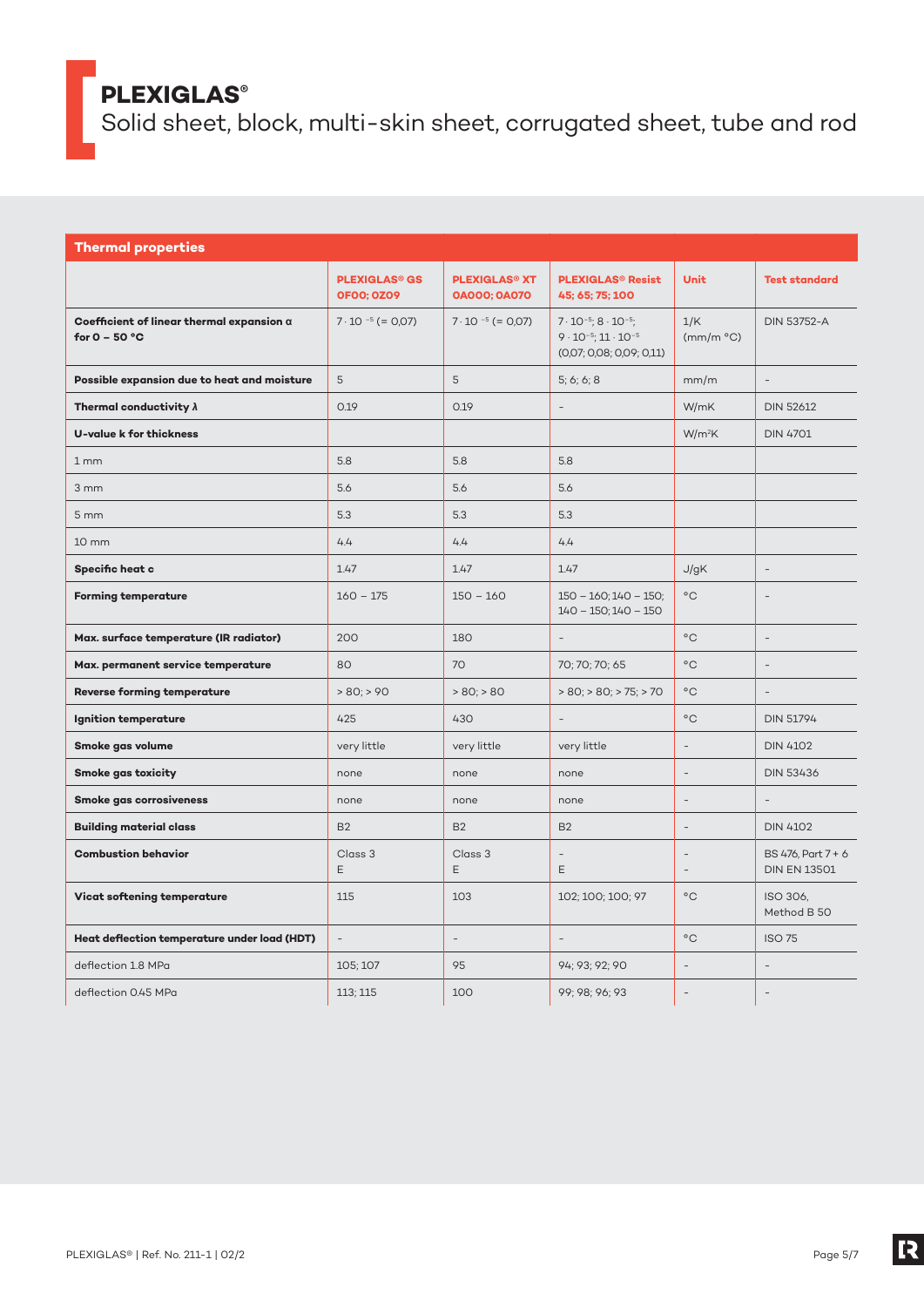Solid sheet, block, multi-skin sheet, corrugated sheet, tube and rod

| <b>Acoustical properties</b>                      |                                                      |                                                        |                                                        |             |                          |
|---------------------------------------------------|------------------------------------------------------|--------------------------------------------------------|--------------------------------------------------------|-------------|--------------------------|
|                                                   | <b>PLEXIGLAS<sup>®</sup> GS</b><br><b>OFOO: 0Z09</b> | <b>PLEXIGLAS<sup>®</sup> XT</b><br><b>OAOOO; OAO7O</b> | <b>PLEXIGLAS<sup>®</sup> Resist</b><br>45; 65; 75; 100 | <b>Unit</b> | <b>Test standard</b>     |
| Sound velocity (at room temperature)              | $2700 - 2800$                                        | $2700 - 2800$                                          | $\overline{\phantom{a}}$                               | m/s         | $\qquad \qquad -$        |
| Weight sounded reduction index Rw<br>at thickness |                                                      |                                                        |                                                        | dB          | $\overline{\phantom{a}}$ |
| $4 \, \text{mm}$                                  | 26                                                   | 26                                                     | $\overline{\phantom{a}}$                               |             |                          |
| 6 <sub>mm</sub>                                   | 30                                                   | 30                                                     | $\overline{\phantom{a}}$                               |             |                          |
| $10 \, \text{mm}$                                 | 32                                                   | 32                                                     | $\overline{\phantom{a}}$                               |             |                          |

| <b>Optical properties</b>                              |                |           |                |                          |                   |
|--------------------------------------------------------|----------------|-----------|----------------|--------------------------|-------------------|
| <b>Transmittance TD65</b>                              | $~10-92$       | $~10^{2}$ | $~10 - 91$     | $\%$                     | DIN 5036, Part 3  |
| <b>UV transmission</b>                                 | no; no         | no; yes   | no; no; no; no | $\qquad \qquad =$        | $\qquad \qquad -$ |
| Reflecion loss the visible range<br>(for each surface) | $\overline{4}$ | 4         | $\overline{4}$ | $\%$                     | $\qquad \qquad =$ |
| Total energy transmittance g                           | 85             | 85        | 85             | $\%$                     | <b>DIN EN 410</b> |
| Adsorption in the visible range                        | < 0.05         | < 0.05    | < 0.05         | $\%$                     | $\qquad \qquad =$ |
| Refractive index n <sub>D20</sub>                      | 1.491          | 1.491     | 1.491          | $\overline{\phantom{a}}$ | <b>ISO 489</b>    |

| <b>Electrical properties</b>               |                   |                   |                          |                          |                                |
|--------------------------------------------|-------------------|-------------------|--------------------------|--------------------------|--------------------------------|
| Volume resistivity OD                      | $> 10^{15}$       | $> 10^{15}$       | $> 10^{14}$              | Ohm·cm                   | <b>DIN VDE 0303,</b><br>Part 3 |
| Surface resistivity O Roa                  | $5 \cdot 10^{13}$ | $5 \cdot 10^{13}$ | $> 10^{14}$              | Ohm                      | <b>DIN VDE 0303,</b><br>Part 3 |
| Dielectric strength Ed<br>(1 mm thickness) | $~10^{-1}$        | ~10               | $\overline{\phantom{a}}$ | kV/mm                    | <b>DIN VDE 0303,</b><br>Part 2 |
| Dielectric constant E                      |                   |                   |                          |                          | <b>DIN VDE 0303,</b><br>Part 4 |
| at 50 Hz                                   | 3.6               | 3.7               | $\overline{\phantom{a}}$ | $\overline{\phantom{a}}$ |                                |
| at 0.1 MHz                                 | 2.7               | 2.8               | $\overline{\phantom{a}}$ | $\overline{\phantom{a}}$ |                                |
| Dissipation factor tan $\delta$            |                   |                   |                          |                          | <b>DIN VDE 0303,</b><br>Part 4 |
| at 50 Hz                                   | 0.06              | 0.06              | $\overline{\phantom{a}}$ | $\overline{\phantom{a}}$ |                                |
| at 0.1 MHz                                 | 0.02              | 0.02              | $\overline{\phantom{a}}$ | $\overline{\phantom{a}}$ |                                |
| <b>Tracking, CTI-Value</b>                 | 600               | 600               | $\overline{\phantom{a}}$ | $\overline{\phantom{a}}$ | <b>DIN VDE 0303,</b><br>Part 1 |

R